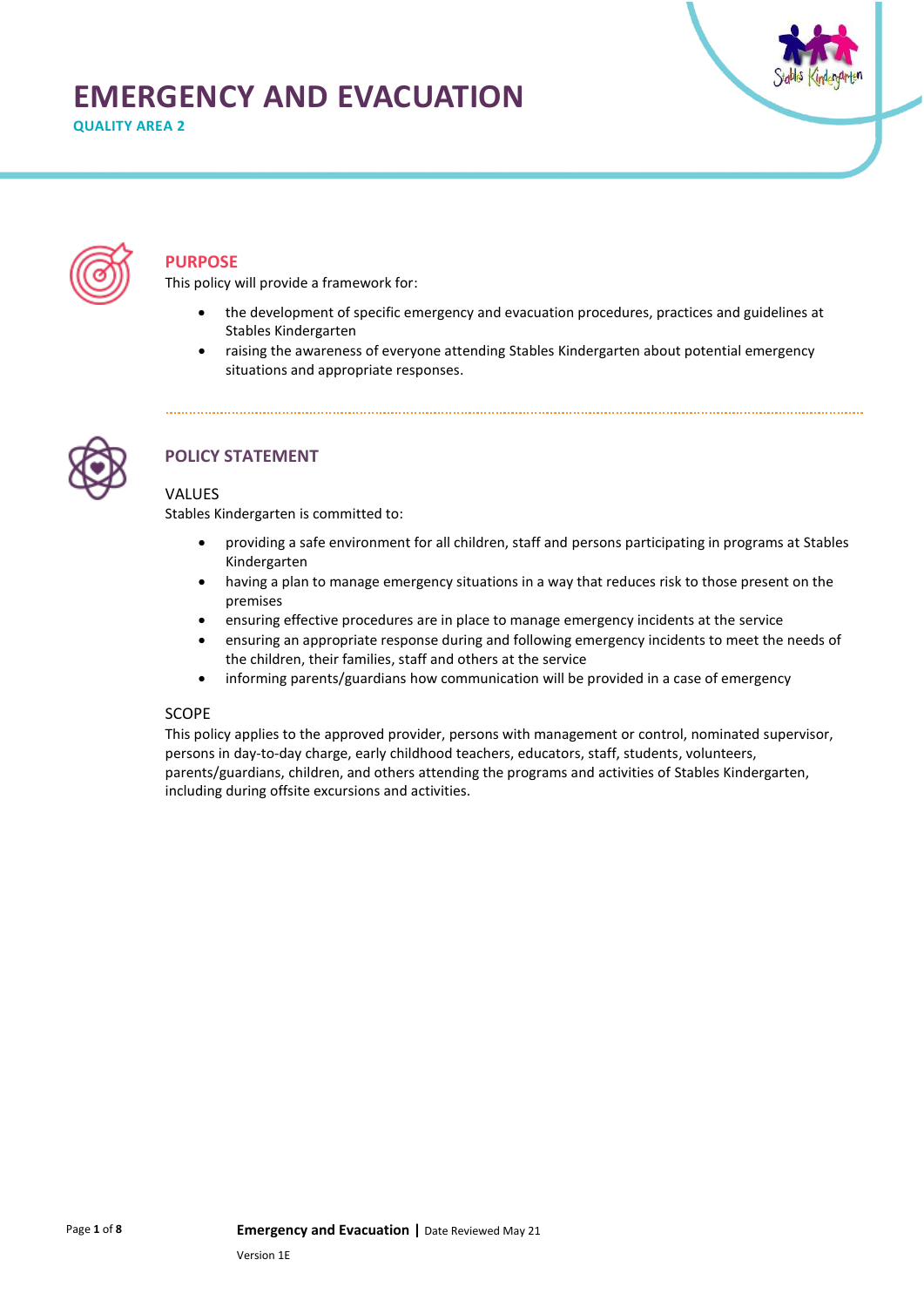| <b>RESPONSIBILITIES</b>                                                                                                                                                                                                                                                                            | with management or control<br>Approved provider and persons | persons in day-to-day charge<br>Nominated supervisor and | educators and all other staff<br>Early childhood teacher, | Parents/guardians | students<br>Contractors, volunteers and |
|----------------------------------------------------------------------------------------------------------------------------------------------------------------------------------------------------------------------------------------------------------------------------------------------------|-------------------------------------------------------------|----------------------------------------------------------|-----------------------------------------------------------|-------------------|-----------------------------------------|
| R indicates legislation requirement, and should not be deleted                                                                                                                                                                                                                                     |                                                             |                                                          |                                                           |                   |                                         |
| Ensuring the Emergency and Evacuation Policy and procedures<br>are in place                                                                                                                                                                                                                        | R                                                           | $\sqrt{}$                                                |                                                           |                   |                                         |
| Taking reasonable steps to ensure that nominated supervisors,<br>early childhood teachers, educators, staff and volunteers follow<br>the policy and procedures and are aware of their responsibilities                                                                                             | R                                                           | $\sqrt{}$                                                |                                                           |                   |                                         |
| Completing the DET Emergency Management Plan (refer to<br>Definitions) (refer to Attachment), lodging this with the relevant<br>DET regional office and attaching a copy to this policy                                                                                                            | $\mathsf{R}$                                                | $\sqrt{}$                                                | $\sqrt{}$                                                 |                   |                                         |
| Conducting a risk assessment (refer to Definitions) to identify<br>potential emergencies that the service may encounter<br>(Regulation 97(2)) (refer to Attachment)                                                                                                                                | R                                                           | $\sqrt{ }$                                               | $\sqrt{}$                                                 |                   |                                         |
| Conducting a risk assessment (refer to Definitions) of emergency<br>evacuation routes and assembly points                                                                                                                                                                                          | R                                                           | $\sqrt{}$                                                | $\sqrt{}$                                                 |                   |                                         |
| Developing instructions for what must be done in the event of an<br>emergency (Regulation 97(1)(a)) (refer to Attachment)                                                                                                                                                                          | R                                                           | $\sqrt{}$                                                | $\sqrt{}$                                                 |                   |                                         |
| Appointing an Incident Management Team (IMT) to oversee<br>safety at the service in the event of an emergency (refer to<br>Attachment)                                                                                                                                                             | R                                                           |                                                          |                                                           |                   |                                         |
| Developing an emergency and evacuation floor plan (refer to<br>Definitions) (Regulation 97(1)(b)) (refer to Attachment)                                                                                                                                                                            | $\mathsf{R}$                                                | $\sqrt{}$                                                |                                                           |                   |                                         |
| Ensuring that a copy of the emergency and evacuation floor plan<br>(refer to Definitions) and instructions are displayed in a<br>prominent position near each exit at the service premises, and<br>near each exit that forms part of the evacuation route out of the<br>service (Regulation 97(4)) | $\mathsf{R}$                                                | $\sqrt{}$                                                | $\sqrt{}$                                                 |                   |                                         |
| Ensuring that the emergency and evacuation drills (refer to<br>Definitions) are rehearsed and documented at least once every 3<br>months by everyone attending the service.                                                                                                                        | R                                                           | $\sqrt{}$                                                | $\sqrt{}$                                                 |                   |                                         |
| Ensuring that all staff, students, volunteers and visitors are<br>aware of emergency evacuation points                                                                                                                                                                                             | R                                                           | $\sqrt{}$                                                | $\sqrt{}$                                                 |                   |                                         |
| Ensuring up-to-date portable emergency contact lists are held in<br>each room within the service and that evacuation procedures<br>state who will carry this list during evacuation                                                                                                                | $\mathsf{R}$                                                | $\sqrt{}$                                                | $\sqrt{}$                                                 |                   |                                         |
| Developing procedures that consider collecting children's<br>medication and managing children's medical conditions                                                                                                                                                                                 | $\mathsf{R}$                                                | $\sqrt{}$                                                | $\sqrt{}$                                                 |                   |                                         |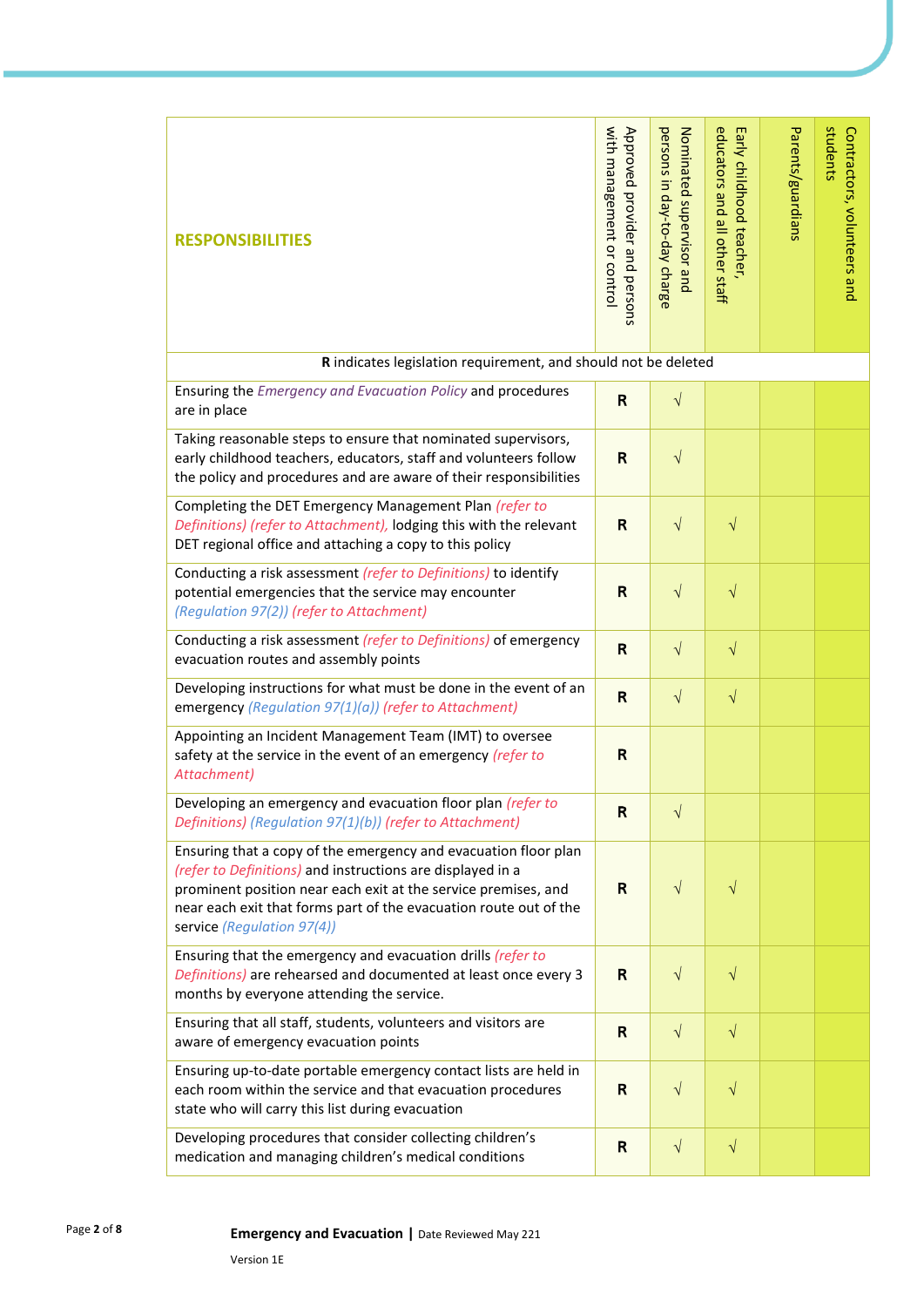| Providing feedback regarding the effectiveness of emergency<br>and evacuation procedures to inform policy, procedures and<br>manuals etc                                                                                                                                                        | $\sqrt{ }$ | $\sqrt{}$    | $\sqrt{}$ | $\sqrt{}$ |           |
|-------------------------------------------------------------------------------------------------------------------------------------------------------------------------------------------------------------------------------------------------------------------------------------------------|------------|--------------|-----------|-----------|-----------|
| Testing alarms and communication systems regularly, such as on<br>a monthly basis                                                                                                                                                                                                               | R          | $\sqrt{}$    |           |           |           |
| Ensuring that those working at, or attending the service, have<br>access to a phone for immediate communication with<br>parents/guardians and emergency services (Regulation 98), and<br>that phone numbers of emergency services are displayed                                                 | R          | $\sqrt{}$    |           |           |           |
| Identifying potential onsite hazards and taking action to manage<br>and minimise risks (refer to Attachment)                                                                                                                                                                                    | R          | $\sqrt{ }$   | $\sqrt{}$ |           | $\sqrt{}$ |
| Ensuring all infrastructure and service equipment are regularly<br>checked for condition and maintenance, including emergency<br>exit lighting                                                                                                                                                  | R          | $\sqrt{}$    |           |           |           |
| Ensuring the location of first aid kits, fire extinguishers and other<br>emergency equipment are clearly signposted                                                                                                                                                                             | R          | $\sqrt{ }$   |           |           |           |
| Ensuring all emergency equipment is maintained on a regular<br>basis in accordance with requirements specified by regulations,<br>such as the Australian Standards Building Code e.g. fire<br>extinguishers, smoke detectors, evacuation kits, sprinkler<br>systems and alarm or duress systems | R          | $\sqrt{}$    |           |           |           |
| Providing a fully-equipped portable first aid kit (refer to<br><b>Administration of First Aid Policy)</b>                                                                                                                                                                                       | R          | $\sqrt{ }$   |           |           |           |
| Ensure that designated emergency exits/routes are kept clear at<br>all times to ensure that everyone can exit safely in the event of<br>an evacuation                                                                                                                                           | R          | $\sqrt{ }$   | $\sqrt{}$ |           |           |
| Keeping lock-down (refer to Definitions) areas in a state of<br>readiness so they are safe for children, staff and visitors to use                                                                                                                                                              | $\sqrt{}$  | $\sqrt{ }$   | $\sqrt{}$ |           | V         |
| Attending regular training to ensure that they are able to deal<br>with emergency situations e.g. first aid (Regulation 136),<br>emergency management and OHS training                                                                                                                          | R          | $\mathsf{R}$ | $\sqrt{}$ |           |           |
| Regularly reviewing, evaluating and updating emergency<br>management plans, manuals and procedures (at least annually<br>or following an emergency incident)                                                                                                                                    | R          | $\sqrt{ }$   | $\sqrt{}$ |           |           |
| Developing procedures to debrief staff following emergency<br>incidents                                                                                                                                                                                                                         | $\sqrt{ }$ | $\sqrt{}$    |           |           |           |
| Providing support to children before, during and after<br>emergencies                                                                                                                                                                                                                           |            | $\sqrt{ }$   | $\sqrt{}$ |           | √         |
| Conducting checks of documentation and practices to ensure all<br>requirements of this policy are being complied with                                                                                                                                                                           | R          | $\sqrt{}$    | $\sqrt{}$ |           |           |
| Informing the nominated supervisor or persons in day-to-day<br>charge or, in their absence, the approved provider or person<br>with management and control, about any serious incidents or<br>notifiable incidents (refer to Definitions) at the service                                        |            |              | $\sqrt{}$ |           |           |
| Notifying DET in writing within 24 hours of a serious incident<br>(refer to Definitions)                                                                                                                                                                                                        | R          | $\sqrt{ }$   |           |           |           |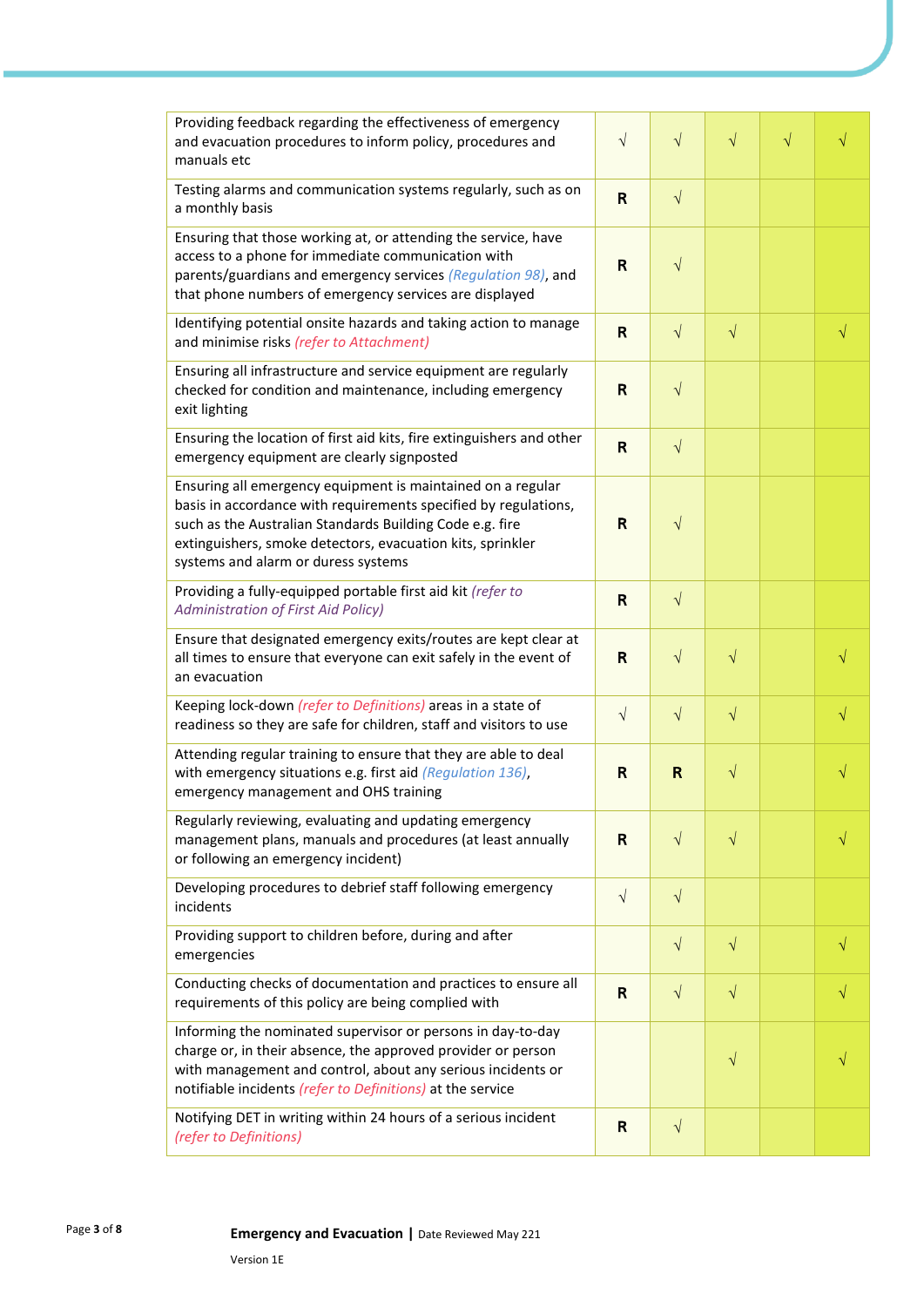| Completing the Incident, Injury, Trauma and Illness Record (refer<br>to Definitions) where required                                                                                                                                                                                        | R            | $\sqrt{}$    | $\sqrt{}$    |           | $\sqrt{}$ |
|--------------------------------------------------------------------------------------------------------------------------------------------------------------------------------------------------------------------------------------------------------------------------------------------|--------------|--------------|--------------|-----------|-----------|
| Notifying DET within 7 days of an incident that required the<br>service to be closed, or a circumstance that posed a significant<br>risk to the health, safety or wellbeing of a child attending the<br>service (National Law: Section 174(2)(c); Regulations: 175(2)(b) &<br>$(c)$ , 176) | R            | $\sqrt{}$    |              |           |           |
| Reporting notifiable incidents (refer to Definitions) in the<br>workplace to WorkSafe Victoria (refer to Definitions)                                                                                                                                                                      | R            | $\sqrt{ }$   |              |           |           |
| Engaging with Fire Rescue Victoria and/or Country Fire Authority<br>(refer to Definitions) regarding fire safety awareness and training<br>for the service, including demonstrations of fire equipment, basic<br>fire safety, smoke alarm, fire blankets and escape plans                  | $\mathsf{R}$ | $\sqrt{ }$   | $\sqrt{}$    |           |           |
| Identifying staff and children requiring additional assistance in<br>the event of an emergency (refer to Attachment)                                                                                                                                                                       | $\sqrt{ }$   | $\sqrt{ }$   | $\sqrt{}$    |           | $\sqrt{}$ |
| Ensuring that emergency contact details are provided on each<br>child's enrolment form and that these are kept up to date                                                                                                                                                                  | R            | $\mathsf{R}$ | $\sqrt{}$    | $\sqrt{}$ |           |
| Ensuring that an attendance record (refer to Definitions) is<br>completed and maintained to account for all children attending<br>the service (Regulation 158)                                                                                                                             | R            | $\mathsf{R}$ | $\mathsf{R}$ | R         |           |
| Keeping a written record of all visitors to the service, including<br>time of arrival and departure                                                                                                                                                                                        | R            | $\mathsf{R}$ | $\sqrt{}$    |           |           |
| Ensuring all staff, parents/guardians, children, volunteers and<br>students on placement understand the procedures to follow in<br>the event of an emergency                                                                                                                               | R            | $\mathsf{R}$ | $\sqrt{}$    | $\sqrt{}$ | $\sqrt{}$ |
| Ensuring there are induction procedures in place to inform new<br>staff, including casual or relief staff, of the emergency and<br>evacuation policy and procedures                                                                                                                        | R            | $\sqrt{ }$   |              |           |           |
| Ensuring all staff, parents/guardians, children, volunteers,<br>students on placement and others attending the service are<br>accounted for in the event of an evacuation                                                                                                                  | R            | $\sqrt{ }$   |              |           |           |
| Developing procedures to deal with loss of critical functions,<br>such as power/water shut off. (refer to page 71 in Hazards -<br>EMP)                                                                                                                                                     | R            | $\sqrt{}$    |              |           |           |
| Ensuring that children are adequately supervised at all times and<br>protected from hazards and harm (refer to Supervision of<br>Children Policy)                                                                                                                                          | R            | $\mathsf{R}$ | R.           |           |           |
| Raising children's awareness about potential emergency<br>situations and appropriate responses.                                                                                                                                                                                            |              | $\sqrt{ }$   | $\sqrt{}$    |           |           |



### **PROCEDURES**

See Emergency Management Plan Folder.

Page **<sup>4</sup>** of **<sup>8</sup> Emergency and Evacuation |** Date Reviewed May 221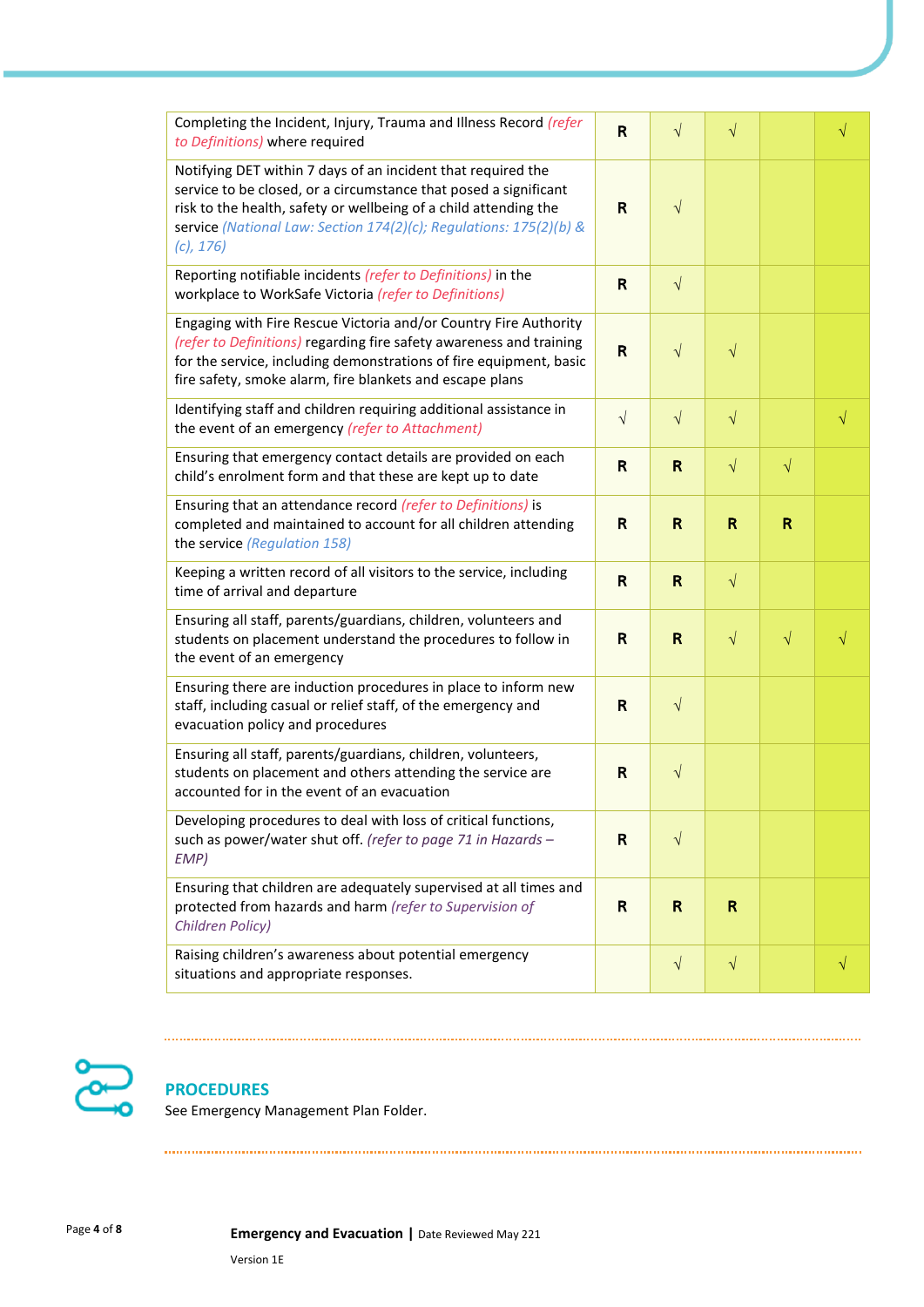

### **BACKGROUND AND LEGISLATION**

#### BACKGROUND

*The Education and Care Services National Regulations 2011* define an emergency in relation to an education and care service as any situation or event that poses an imminent or severe risk to the persons at the service premises e.g., flood, fire or a situation that requires the service premises to be locked down.

Comprehensive emergency management includes prevention, preparedness, response and recovery. Services are required to have policies and procedures in place detailing what needs to be done in an emergency, including an emergency and evacuation floor plan. These policies and procedures must be based on a risk assessment that identifies potential emergencies relevant to the service *(Regulation 97).*

Early childhood services have a duty of care to all attending the facility including the children, staff, volunteers, students, visitors, and contractors. It is also a requirement under the *Occupational Health and Safety Act 2004* that employers provide a healthy and safe environment for all persons who access the service's facilities and/or programs.

All services in Victoria are required to have an Emergency Management Plan (EMP) *(refer to Definitions)* as part of their everyday operations. All education and care services listed on the Department of Education and Training (DET)'s Bushfire At-Risk Register *(refer to Sources)* are required as a condition of their service approval to submit their EMP to their regional office by September 1 each year. DET provides Emergency Management Plan Guidelines and an Emergency Management Plan template *(refer to Sources)* to assist services to develop and review their EMP *(refer to Sources).* All services must complete the required sections of the plan and lodge it with the relevant DET regional office. A copy should also be attached to this policy.

#### LEGISLATION AND STANDARDS

Relevant legislation and standards include but are not limited to:

- Education and Care Services National Law Act 2010
- Education and Care Services National Regulations 2011 including Regulations 97, 98, 168(2)(e)
- National Quality Standard, including Quality Area 2: Children's Health and Safety
- Occupational Health and Safety Act 2004

The most current amendments to listed legislation can be found at:

- Victorian Legislation Victorian Law Today[: www.legislation.vic.gov.au](http://www.legislation.vic.gov.au/)
- Commonwealth Legislation Federal Register of Legislation: [www.legislation.gov.au](http://www.legislation.gov.au/)



### **DEFINITIONS**

The terms defined in this section relate specifically to this policy. For regularly used terms e.g. Approved provider, Nominated supervisor, Notifiable complaints, Serious incidents, Duty of care, etc. refer to the Definitions file of the PolicyWorks catalogue.

**Attendance record:** Kept by the service to record details of each child attending the service including name, time of arrival and departure, signature of person delivering and collecting the child or of the Nominated Supervisor or educator (Regulation 158).

**Country Fire Authority (CFA):** CFA respond to a variety of fire and emergency incidents. They are also involved in a range of other activities including:

- fire safety building inspections
- delivering community awareness, education and safety programs
- post-incident analysis and fire investigation
- fire prevention planning and land use planning at a municipal level.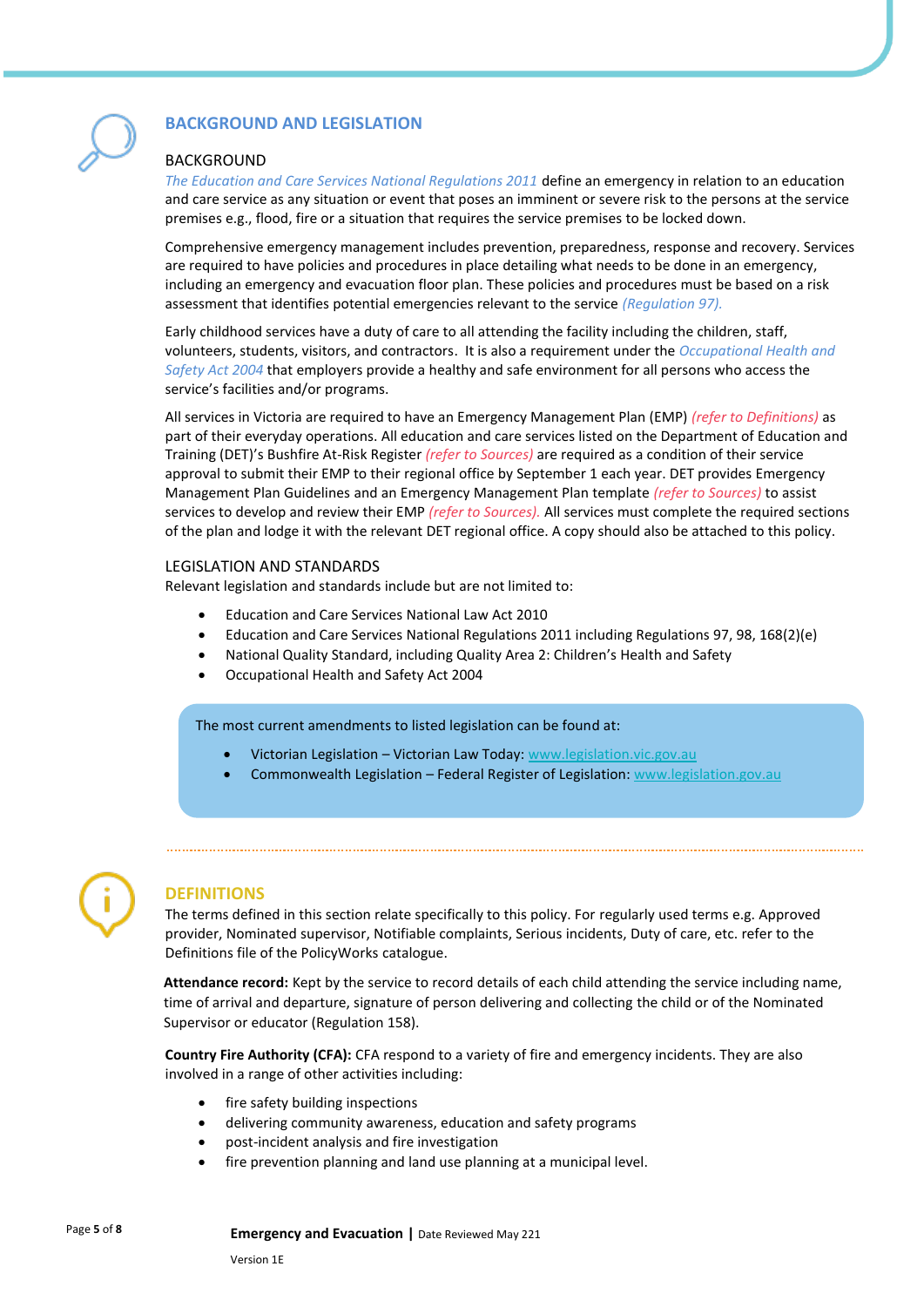**Duty of care:** A common law concept that refers to the responsibilities of a service to provide an adequate level of protection against harm and all reasonable foreseeable risks.

**Emergency drill/rehearsal:** A process to rehearse anticipated emergency scenarios or events, designed to help clarify roles and responsibilities, provide training and verify the adequacy of the emergency response

**Emergency Management Plan (EMP):** A written set of instructions for the service to prepare for and respond to emergencies. A guide to preparing an emergency plan and an Emergency Management Plan template are available on the DET website *(refer to Sources)*

**Emergency services:** Includes ambulance, fire brigade, police and state emergency services **<https://info.australia.gov.au/information-and-services/public-safety-and-law/emergency-services>**

**Evacuation floor plan:** An evacuation plan is used where it is deemed necessary to evacuate the immediate area or building to ensure the safety and wellbeing of children and adults. It may also have the name 'evacuation diagram'

**Evacuation route:** Continuous path of travel (including exits, public corridors and the like) from any part of a building to a safe place

**Fire Rescue Victoria (FRV):** (previously known as Metropolitan Fire Brigade) respond to fires, complex rescues, road crashes, emergency medical calls and hazardous chemical spills. The FRV aims to reduce the incidence and impact of fire and other emergencies on the community. This is achieved through the delivery of educational strategies that assist the community to become more self-reliant, including:

- delivering expert fire and rescue services to the community they serve
- driving systemic change to the built environment through reforms to building design, regulations and legislation, and
- educating the community through fire prevention programs that improve community safety and build resilience.

**Hazard:** A source or situation with a potential for harm in terms of human injury or ill health, damage to property, damage to the environment or a combination of these.

**Incident, Injury, Trauma, and Illness Record:** Contains details of any incident, injury, trauma or illness that occurs while the child is being educated and cared for by the service. Any incident, injury, trauma, or illness must be recorded as soon as is practicable but not later than 24 hours after the occurrence.

These details must be kept for the period of time specified in Regulation 183. A sample *Incident, Injury, Trauma and Illness Record* is available from the ACECQA: [www.acecqa.gov.au](http://www.acecqa.gov.au/) (Search 'Sample forms and templates')

**Lock down:** A security measure taken during an emergency to prevent people from leaving or entering a building or premises until the threat or risk has been resolved

**Notifiable incident:** An incident involving workplace health and safety that is required by law to be reported to WorkSafe Victoria. Notification is required for incidents that result in death or serious injury/illness, or dangerous occurrences. For a complete list of incidents that must be reported to WorkSafe Victoria, refer to the *Guide to Incident Notification* on the WorkSafe Victoria website: [www.worksafe.vic.gov.au](http://www.worksafe.vic.gov.au/)

**Planned closure:** services identified as being at high fire risk and on the DET's Bushfire At-Risk Register will close on days determined to have a fire danger rating of Code Red by the Emergency Management Commissioner. Where possible, four to seven days' notice of a planned closure will be provided. Services not on the Department's Bushfire At-Risk Register will remain open, unless directly threatened by fire or another emergency.

**Risk management:** A structured approach to managing uncertainty related to a threat; a sequence of activities including the identification, assessment and prioritisation of risks followed by co-ordinated and economical application of resources to minimise, monitor and control the probability and/or impact of those risks.

**Serious incident:** A serious incident (regulation 12) is defined as any of the following:

• the death of a child while being educated and cared for at the service or following an incident at the service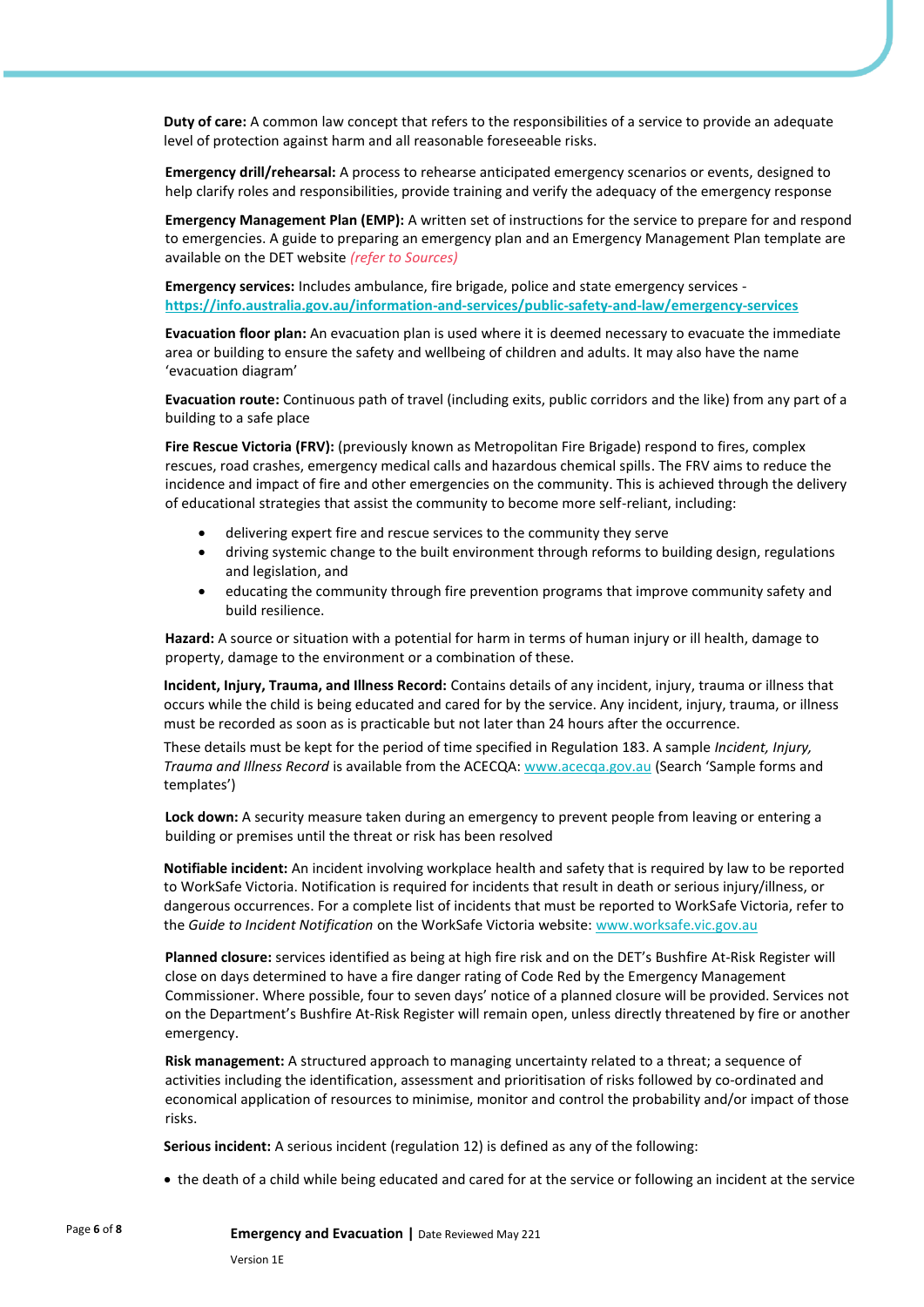• any incident involving serious injury or trauma while the child is being educated and cared for, which

– a reasonable person would consider required urgent medical attention from a registered medical practitioner; or

– the child attended or ought reasonably to have attended a hospital e.g. a broken limb\*

• any incident involving serious illness of a child while that child is being educated and cared for by a service for which the child attended, or ought reasonably to have attended, a hospital e.g. severe asthma attack, seizure, or anaphylaxis\*

– \*NOTE: In some cases (for example rural and remote locations) a General Practitioner conducts consultation from the hospital site. Only treatment related to serious injury or illness or trauma are required to be notified, not other health matters

• any emergency for which emergency services attended. NOTE: This means an incident, situation, or event where there is an imminent or severe risk to the health, safety or wellbeing of a person/s at an education and care service. It does not mean an incident where emergency services attended as a precaution

• a child appears to be missing or cannot be accounted for at the service

• a child appears to have been taken or removed from the service in a manner that contravenes the National Regulations

• a child was mistakenly locked in or out of the service premises or any part of the premises.

Examples of serious incidents include amputation (e.g. removal of fingers), anaphylactic reaction requiring hospitalisation, asthma requiring hospitalisation, broken bone/fractures, bronchiolitis, burns, diarrhoea requiring hospitalisation, epileptic seizures, head injuries, measles, meningococcal infection, sexual assault, witnessing violence or a frightening event.

**State of emergency:** A situation in which the government is granted special powers, by constitutional or legal provision, to deal with a perceived threat to law and order, or public safety.

**WorkSafe Victoria:** The manager of Victoria's workplace safety system. WorkSafe Victoria:

- strives to prevent workplace injuries, illness and fatalities
- provides benefits to injured workers and helps them to return to work
- enforces Victoria's occupational health and safety laws
- provides reasonably priced workplace injury insurance for employers
- provides an emergency response service 24 hours per day.



### **SOURCES AND RELATED POLICIES**

#### SOURCES

- Community Early Learning Australia CELA's Simple Guide to bushfire advice for children's services: [cela.org.au/2020/12/04/bushfire-advice-2020](https://www.cela.org.au/publications/amplify!-blog/dec-2020/bushfire-advice-2020)
- Department of Education and Training, Bushfire At-Risk Register: <https://www.education.vic.gov.au/about/programs/health/pages/bushfirerisk.aspx>

- Department of Education and Training, Emergency Management Requirements: [www.education.vic.gov.au/childhood/providers/regulation/Pages/emergencymanagementrequire](https://www.education.vic.gov.au/childhood/providers/regulation/Pages/emergencymanagementrequirements.aspx) [ments.aspx](https://www.education.vic.gov.au/childhood/providers/regulation/Pages/emergencymanagementrequirements.aspx)
- Fire Rescue Victoria[: www.frv.vic.gov.au](https://www.frv.vic.gov.au/)
- Country Fire Authority[: www.cfa.vic.gov.au](https://www.cfa.vic.gov.au/)
- State Emergency Service: [www.ses.vic.gov.au](https://www.ses.vic.gov.au/)
- WorkSafe Victoria[: www.worksafe.vic.gov.au](http://www.worksafe.vic.gov.au/)